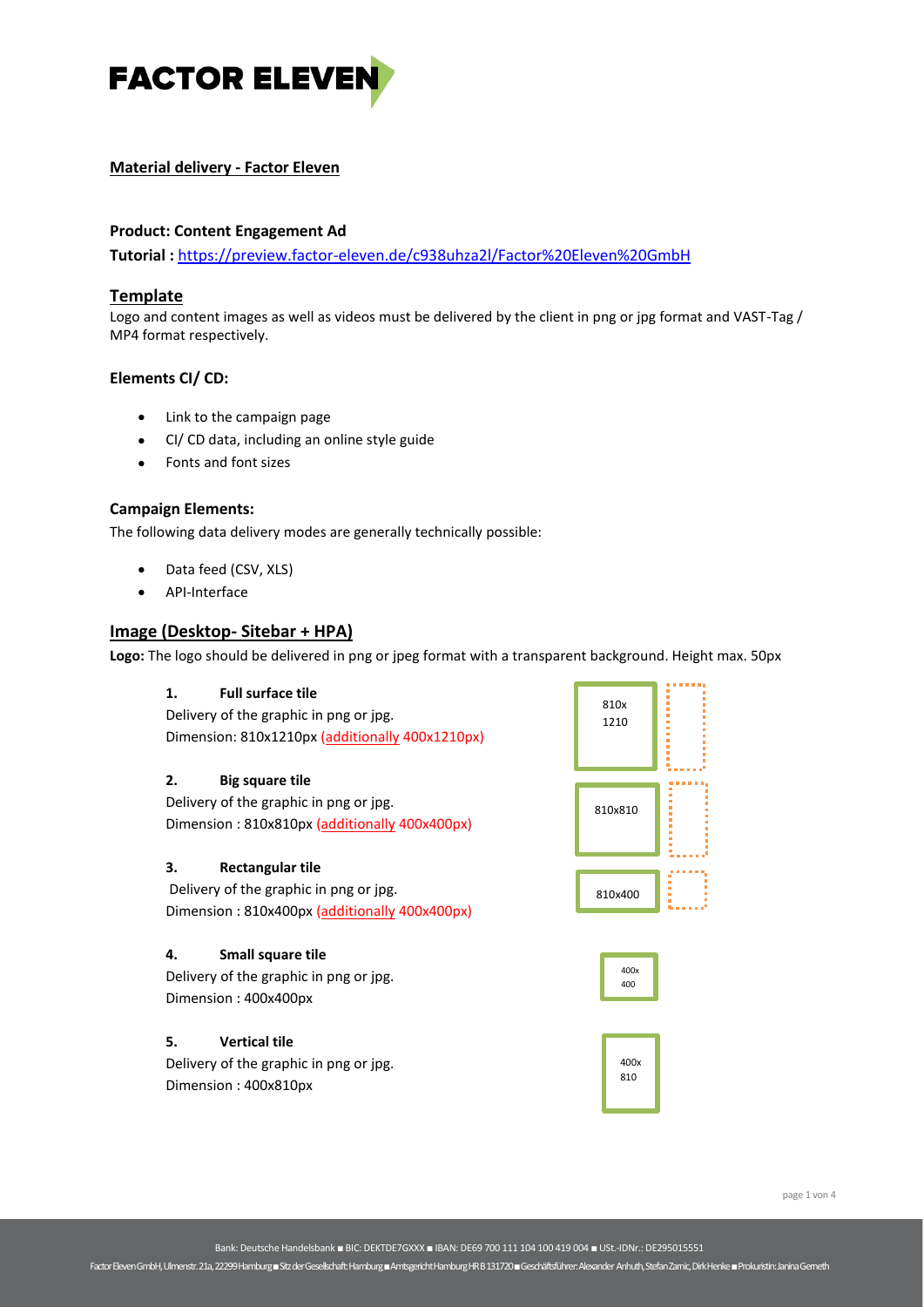

The tiles can be installed in the following grid constellations. Depending on the type of grid, a third image must be supplied to ensure optimal scaling. See *image deliveries*



# **Image (Mobile)**

**Logo:** The logo should be delivered in png or jpeg format with a transparent background. Height max. 40px

# **1. Full surface tile**

Delivery of the graphic in png or jpg. Dimension: 400x810px

#### **2. Small square tile**

Delivery of the graphic in png or jpg. Dimension : 400x400px

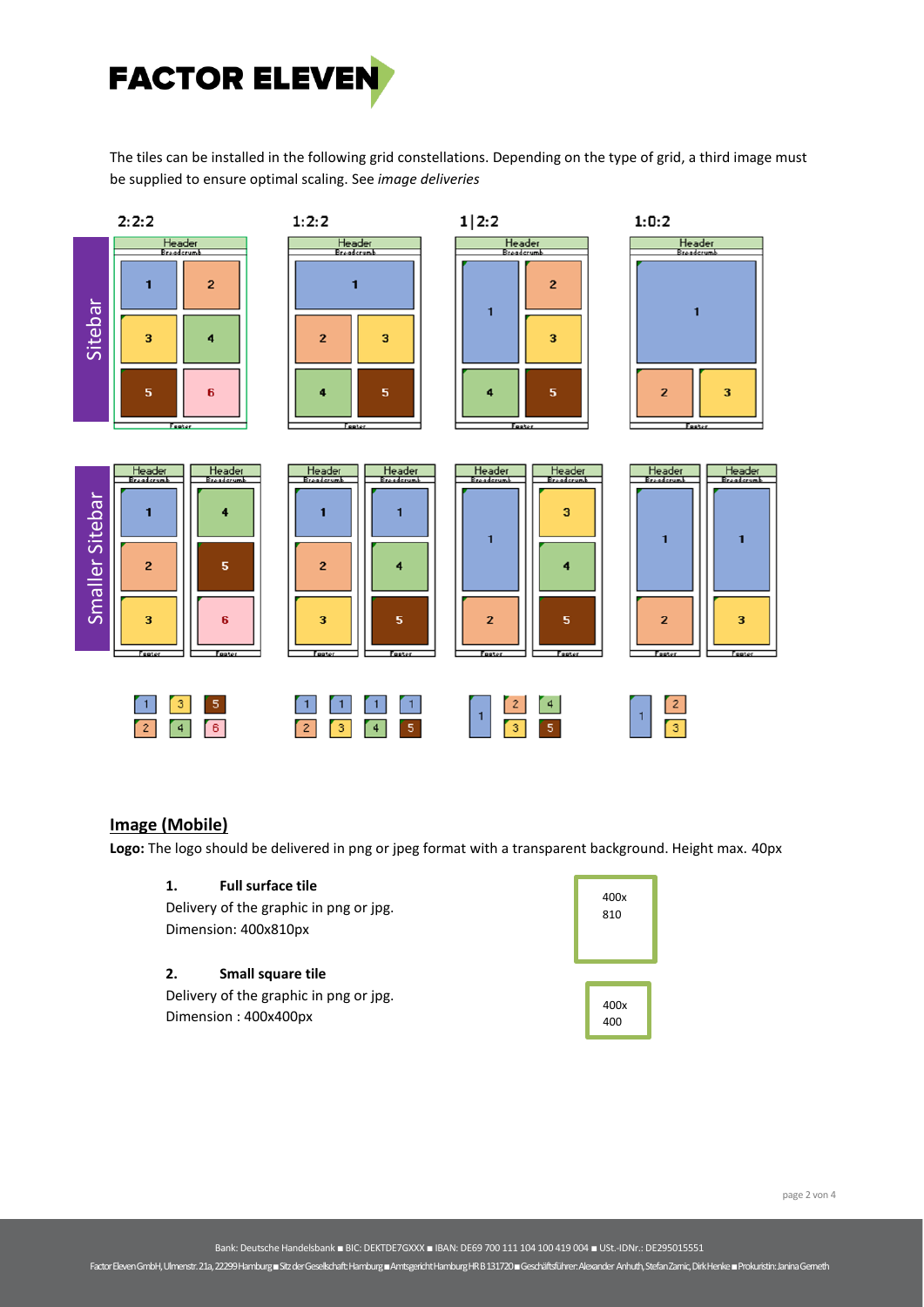

# **Delivery of the video**

Hosting via Youtuve is mandatory for the integration of videos in CEA XL.

- The startup screen results from the settings of the corresponding YT channel.
- The video will be played after clicking on the play button.
- No linkout can be installed.
- No text can be placed on the video.
- A video on the start page is not recommended for performance reasons.

#### **Text – Mouse-overs**

The text layers are activated on the desktop by the user by means of a mouse over. In the mobile version, a clickable information icon appears.

- Text length: about 200 characters
- Text formatting: bold, italic, underlined, strikethrough, font size, font type, bullets.

## **Product delivery (EXCEL)**

Product texts must be provided in xls format. Product info:

- Product name, product ID
- Deep links to the product / website
- Brief product description (200 characters maximum)
- Price and strike price, if desired

#### **Retailer Details**

To include all the necessary dealer information, we need the following data in the form of an xls- / csv table:

- ID, name of the retailer
- Contact details : street, coordinates, city, country
- Optional: Deeplink to the landingpage, opening times, phone number, mail addressee etc.

## **Tracking Information**

#### **Tracking Pixel:**

The provided tracking pixel must be available as an image, i.e. as html code in the image tag: <img>. A tracking pixel can, for example, always convey values such as a pixel identifier or a timestamp. Information such as a market identifier or timestamp can be retrieved from the investment system, provided that the information is stored there.

#### Example :

<img src="//de-gmtdmp.mookie1 .com/tA/2/activity?tagid=V2\_684685&src.rand={{timestamp}}&" style="display:none;7> Les fonctionnalités JavaScript ne sont pas encore destinées à être utilisées ici.